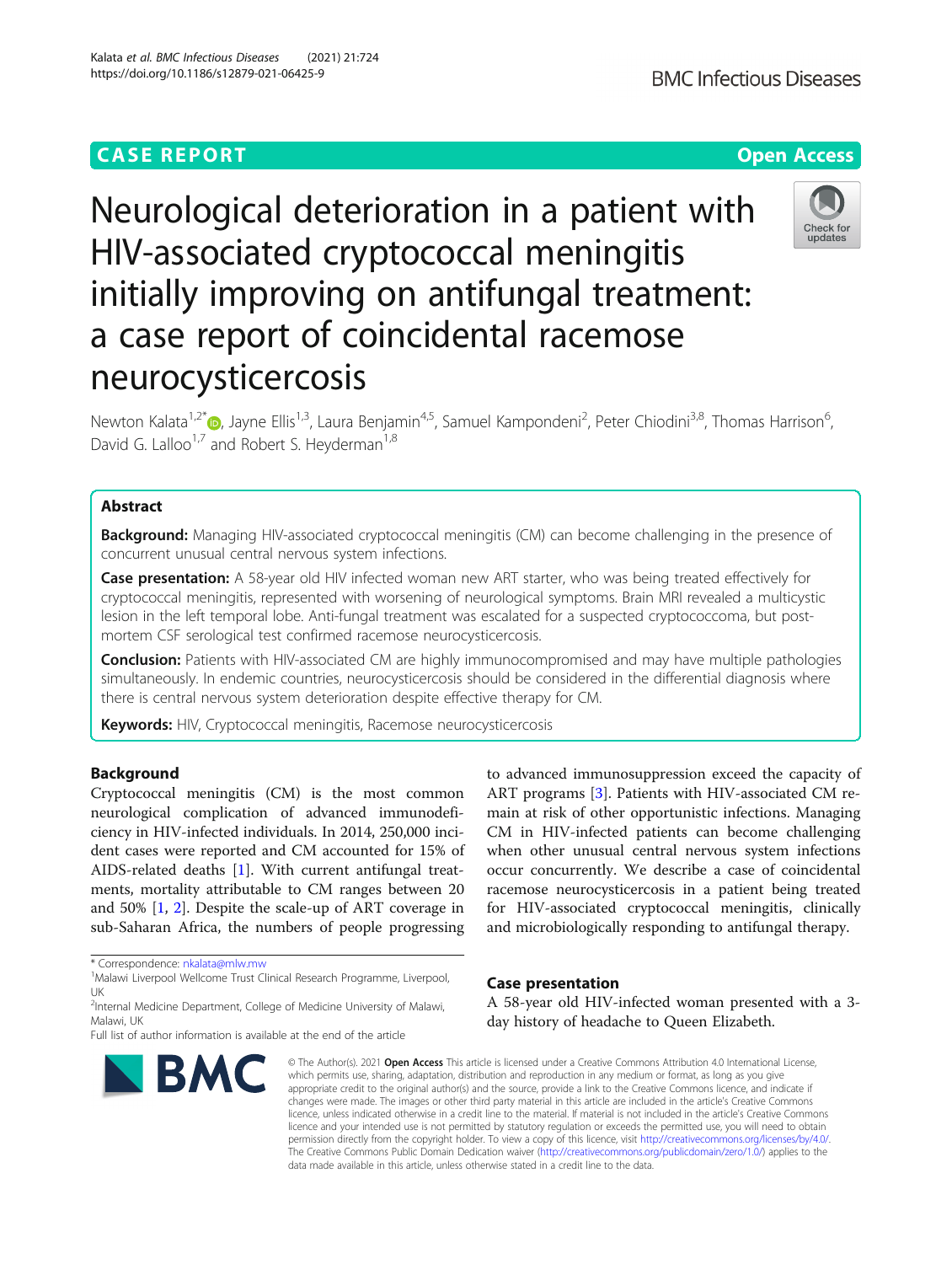<span id="page-1-0"></span>Central Hospital (QECH), a teaching hospital in Blantyre, Malawi. The headache was associated with fever, vomiting, confusion, and loss of consciousness a day before presentation. She did not report any convulsions or constitutional symptoms. She had started first-line ART (Tenofovir, Lamivudine and Efavirenz) two months before presentation and reported good adherence to treatment. The patient was afebrile and her Glasgow coma scale (GCS) was 14/15. She had marked neck stiffness, there was no evidence of focal neurological deficit. Her baseline CD4 count was 26 cells/μl and serum glucose was 6.1 mmol/L (normal 4.0 to 7.0 mmol/L). CSF showed an opening pressure of 23cmH2O (normal range 5 to 15 cmH2O) [\[4](#page-3-0)], was positive on a lateral flow assay (LFA) (IMMY) for cryptococcal antigen (crAg), white cell count (WBC) 0 cells/mm3 (normal < 5), red cell count (RCC) 160 cells/mm3 (normal  $<$  10), protein 3.01 g/L (normal 20–40), glucose 2.2 mmol/L (normal range 2.5–4.5). Quantitative cryptococcal culture (QCC) subsequently demonstrated 910 colony-forming units (CFU) per ml. A combination of oral fluconazole 1200 mg once a day and flucytosine 1000 mg 6 hourly was commenced as part of the ACTA clinical trial (Open-label, multicentre randomized trial; doi: [https://doi.org/10.1056/](https://doi.org/10.1056/NEJMoa1710922) [NEJMoa1710922\)](https://doi.org/10.1056/NEJMoa1710922). She showed a good clinical response to antifungal treatment with resolution of confusion and vomiting but required daily lumbar punctures (LP) for persistent raised intracranial pressure (ICP). By day 14 her clinical symptoms had improved, her ICP normalized and there was no growth on CSF fungal culture. She was commenced on consolidation therapy with fluconazole 800 mg once daily alone and discharged with a scheduled review in two weeks.

28 days after her initial presentation, she represented with headache, confusion, and neck pain. She had a new right-sided upper motor facial nerve palsy. Lumbar puncture (LP) showed a raised ICP of 28 cmH2O. Serum glucose was 5.2 mmol/L and CSF analysis showed WBC 0 cells/mm3, RCC 130 cells/mm3, glucose 2.2 mmol/L, protein 2.61 g/L, and was still positive for crAg (titers were not available). The QCC, available after five days, was 700 cfu/ml (previously sterile) and a repeat CD4



Fig. 1 Sagittal T1 Fluid-attenuated inversion recovery (A), Axial T2 (B), and Coronal T2 images (C) were taken 4 weeks after the initial presentation: showing a 6cmx5cmx6cm multicystic mass lesion in the left temporal lobe with surrounding oedema. It is compressing the lateral ventricles, causing early hydrocephalus and midline shift to the right. Axial T2 were taken 4 weeks after the initial presentation (D), and 14 days after retreatment with antifungals and steroids (E): The multicystic mass in the left temporal lobe had increased in size (B) with more surrounding oedema, progressing obstructive hydrocephalus (B; red arrows), increased midline shift, effacement of basilar cisterns and compression of the brainstem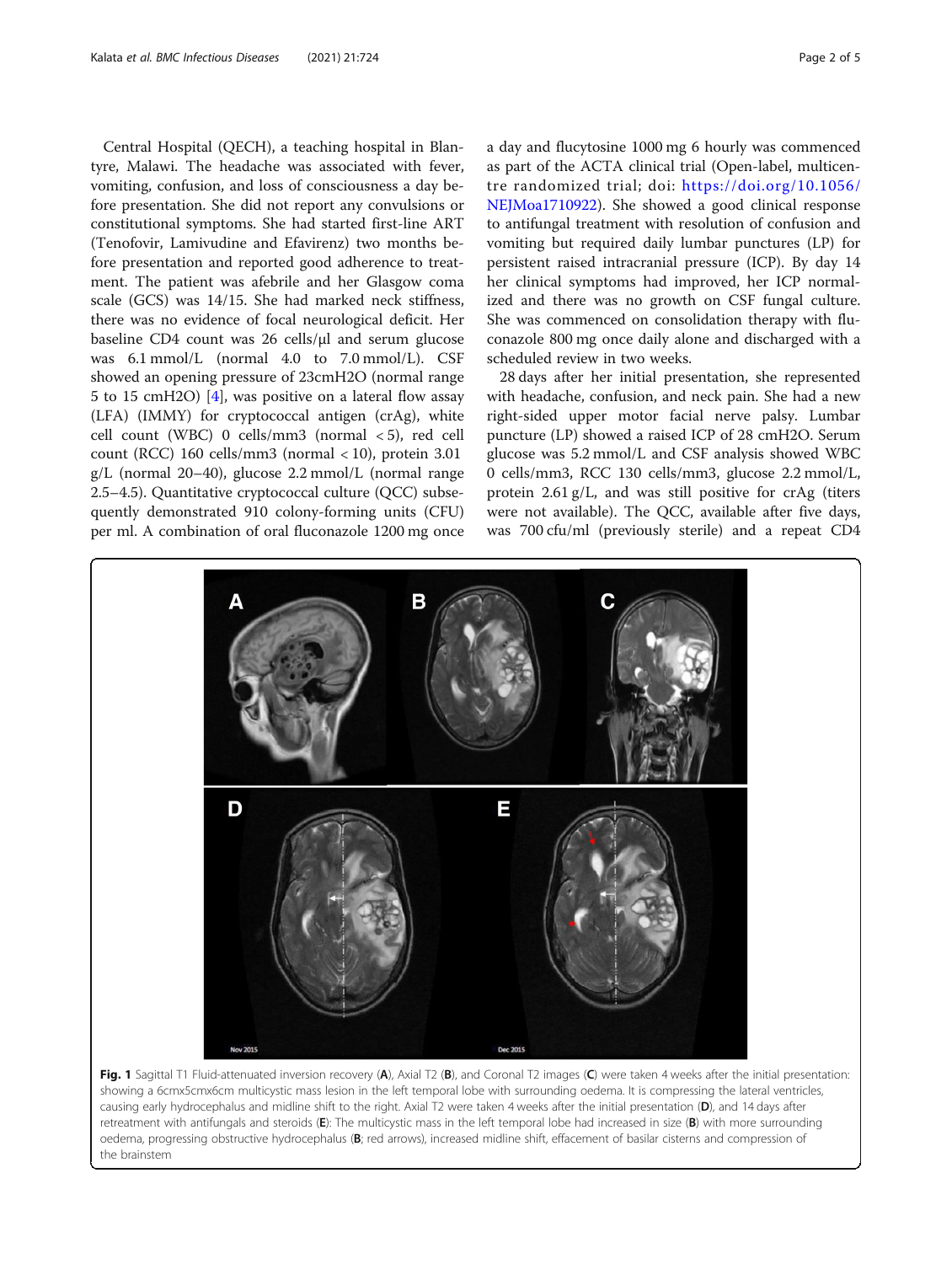count was 49 cells/μl. Magnetic resonance imaging (MRI) of her brain demonstrated a  $6 \text{ cm} \times 5 \text{ cm} \times 6 \text{ cm}$ multicystic mass lesion in the left temporal lobe with surrounding edema that was compressing the lateral ventricles causing early hydrocephalus and a 1 cm midline shift to the right (Fig. [1](#page-1-0) A- D). Thigh radiographs did not show any evidence of spindle-shaped calcification. She was treated for suspected CM relapse and cryptococcoma with intravenous amphotericin B deoxycholate 1 mg/kg and oral fluconazole 1200 mg daily for 14 days according to the Malawi Standard Treatment guidelines, plus prednisolone 60 mg once daily to reduce the cerebral edema. She was monitored closely as an inpatient and samples were sent for neurocysticercosis serological testing in London as they were not available in Malawi.

After 14 days of treatment, a follow-up MRI of the brain demonstrated worsening radiological changes: the mass had increased by 200%, increased edema, increased midline shift to the right, more obstructive hydrocephalus of the right ventricle, more pronounced effacement of basilar cisterns, and compression on the brainstem (Fig. [1](#page-1-0)D). Clinically, however, the patient's confusion and headache improved and she was discharged home on prednisolone and fluconazole consolidation therapy. The patient died unexpectedly a week later at home. Post-mortem, a neurocysticercosis enzyme-linked immunoelectrotransfer blot (EITB) assay was positive for cysticercosis on CSF but negative on serum. It was performed in the Department of Clinical Parasitology, Hospital for Tropical Diseases London.

#### Discussion and conclusion

This case demonstrates the difficulties of managing CM in limited resource settings and the diagnostic challenges encountered when a patient with known CM presents with neurological deterioration late in the course of treatment. These severely immunocompromised patients are at risk of treatment failure and paradoxical immune reconstitution inflammatory (IRIS) reactions. However, they are also vulnerable to a range of other opportunistic CNS infections that form important differential diagnoses when neurological deterioration is observed despite effective treatment.

CM paradoxical IRIS is a key differential diagnosis. It is suspected when a patient who initially responded to antifungal therapy clinically deteriorates. The cause is an exaggerated inflammatory response that occurs due to the recovery of disease-specific immune response after ART initiation. The incidence of CM paradoxical IRIS is between 13 and 30% and tends to occur 1–2 months post ART initiatio n[[5\]](#page-3-0). .Our patient presented with neurological deterioration 28 days after commencement of anti-fungal therapy and approximately 3 months after starting ART. A diagnosis of paradoxical IRIS was considered, but was thought to be less likely because a repeat CD4 count did not suggest rapid immune reconstitution, and CSF analysis showed no signs of inflammation [[5\]](#page-3-0).

Instead, the positive cryptococcal CSF culture prompted us to treat for suspected cryptococcoma formation with anti-fungal treatment escalation and prednisolone. Cryptococcoma are granulomatous lesions that form around a focal tissue infection of Cryptococcus neoformans.

Typically, the formation of cryptococcoma depends on an inflammatory response and are therefore more often seen in immunocompetent individuals or those who have initiated on ART. Case reports of cryptococcoma have described patients who presented with persistent neurological findings with sterile CSF or a low fungal burden [[6](#page-4-0)]. This is because the walled off mass is thought to continuously shed Cryptococcus neoformans into the CSF [\[6\]](#page-4-0). As with CM, the mainstay of treatment is combination amphotericin-based antifungal agents.

Cysticercosis is a human parasitic infection caused by larval cysts of the tapeworm Taenia solium. It is commonly found in rural areas of low and middle-income countries with poor sanitation. Human ingestion of T. solium eggs releases larvae which migrate from the intestine, spread through the body via the bloodstream and develop into cysts in a variety of sites. The most common sites include the muscles, eyes, brain, and spinal cord. Presenting symptoms depend on the location, size, number, and stage of the cyst [\[7](#page-4-0)]. According to community based human prevalence studies, sero-prevalence of human cysticercosis ranges from 7 to 22% in Africa [\[8](#page-4-0)]. Neurocysticercosis (NCC) manifests with nonspecific symptoms and lack of diagnostic tests makes definitive diagnosis particularly difficult in this setting. A systematic review of clinical manifestations of NCC found that nearly 80% of patients with NCC had late onset seizures, 38% had headaches and 12% had raised intracranial pressure [[9\]](#page-4-0). Our patient had no history of seizures; the subsequent headache, raised ICP and cognitive decline was initially thought to be related to her CM. NCC was considered as a possible diagnosis but given its relatively low incidence rate of about 5.5% in the region [[8\]](#page-4-0), a decision was made to treat our patient for CM associated cryptococcoma while investigating her further.

Serological confirmation of NCC in HIV-infected individuals is problematic. We have found no robust analyses of serology in the context of HIV and NCC in the literature. The positive CSF serology without detectable serum antibody is unexplained. It could be due to local antibody production in the context of insufficient antigen exposure peripherally, however we have no evidence for this.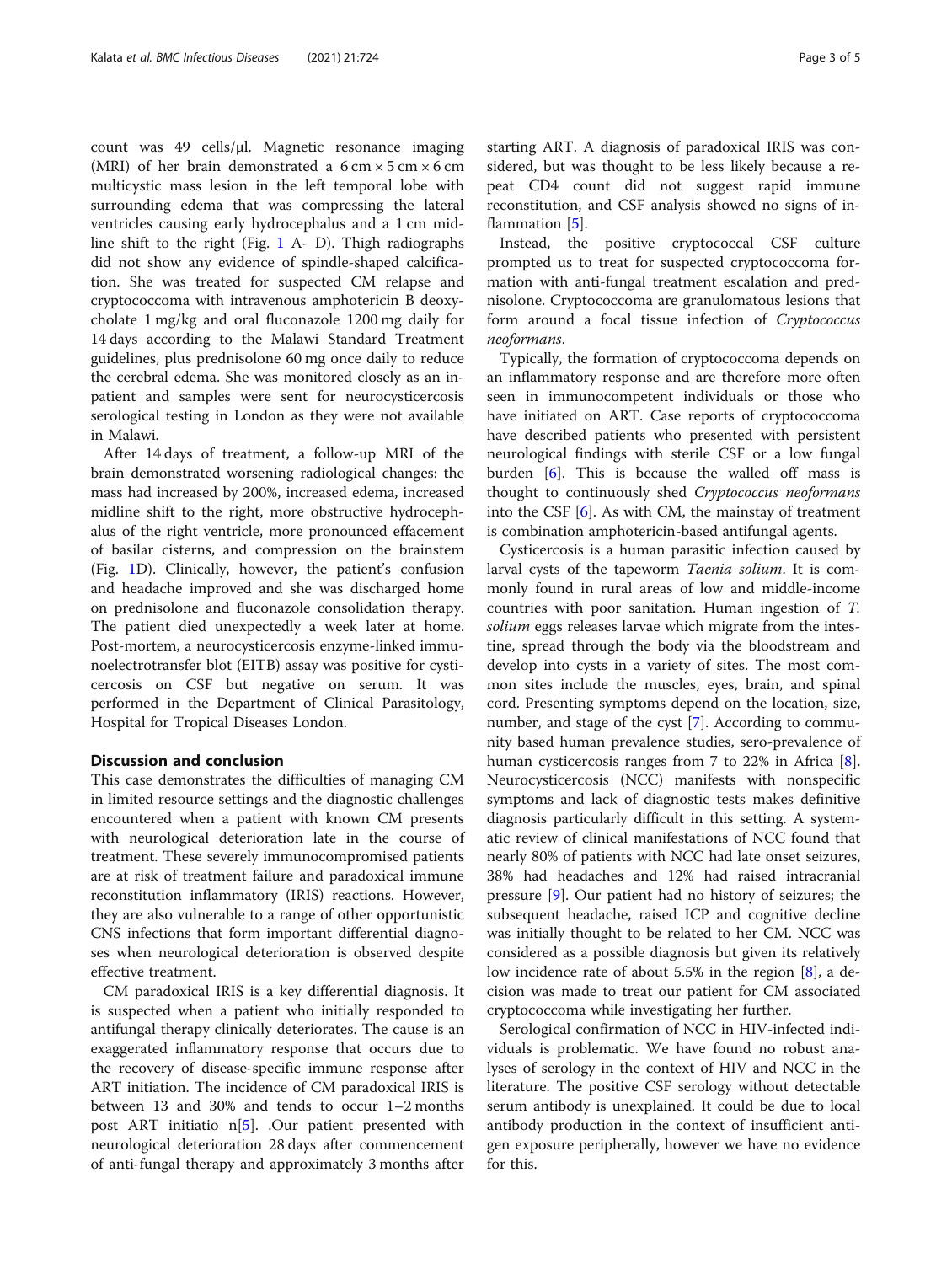<span id="page-3-0"></span>Brain imaging is not routinely available at presentation for patients with meningitis due to financial constraints in Malawi. It is, therefore, reserved for patients who deteriorate despite appropriate treatment or who develop complications just like our patient. The imaging appearance of the cystic lesions was consistent with a rare extra-parenchymal form of NCC called racemose NCC. This form derives its name from the grape-like appearance of the confluent cysts on MRI which are located in the basal subarachnoid spaces or the Sylvian fissure [\[10](#page-4-0)]. The confluent cysts result from excessive and unusual growth of the cyst wall and development of vesicular lesions without scoleces. The primary effect of growth of the racemose cysts is to cause intracranial hypertension and hydrocephalus by obstructing the flow of CSF. This makes prognosis worse except when neurosurgery is available  $[10]$  $[10]$ . In our patient, the neuroimaging findings of multiple cystic lesions without a discernable scolex and asymmetrical early hydrocephalus, and the detected cysticercal antibody fulfill two major neuroimaging and one major clinical criteria consistent with a definitive diagnosis of NCC according to the revised diagnostic criteria for NCC [[11\]](#page-4-0).

Treatment of NCC involves anthelminthic treatment, corticosteroids and management of complications like seizures, headaches, and hydrocephalus. For parenchymal NCC, randomized clinical trials have shown that use of combined antiparasitic therapy with albendazole and praziquantel increases the parasiticidal effect in patients with multiple brain cysts without increased side effects, but the trial did not include racemose NCC cases [[12](#page-4-0)].

Patients with HIV-associated CM are profoundly immunocompromised and may have multiple pathologies simultaneously. Given the paucity of access to neuroimaging facilities and serological assays in many African countries, this condition may be more frequent than generally thought. In endemic areas, clinicians should be aware of neurocysticercosis and its unusual manifestations in HIV-infected patients. Where there is CNS deterioration despite effective therapy for CM or other CNS opportunistic infections, neurocysticercosis should be included in the differential diagnosis. Empirical treatment without diagnostic brain imaging is not recommended but symptom control with appropriate anticonvulsant therapy is a priority. Corticosteroids in addition to specific antiparasitic therapy may be necessary where there is lesion associated edema on imaging.

#### Abbreviations

ART: Anti-retroviral therapy; CFU: Colony forming units; CM: Cryptococcal meningitis; CSF: Cerebrospinal fluid; EITB: Enzyme-linked immunoelectrotransfer blot; GCS: Glasgow coma score; HIV: Human Immunodeficiency Virus; ICP: Intracranial pressure; IRIS: Immune reconstitution inflammatory syndrome; LFA: Lateral flow assay; LP: Lumber puncture; MRI: Magnetic resonance imaging; NCC: Neurocysticercosis;

RCC: Red cell count; QCC: Quantitative cryptococcal culture; QECH: Queen Elizabeth Central Hospital; WCC: White cell count

#### Acknowledgments

We would like to thank the patient and her family, and the ACTA study team who cared for this patient.

#### Authors' contributions

NK,JE,RH and SK were directly involved in the clinical management of this case. NK drafted the original manuscript under the guidance of RH, JE, LB, DL, PC, and TH. SK and LB offered expert radiological opinion on the case and on the presentation of the results for publication. All authors read and approved the final manuscript.

#### Funding

This study was funded through an MRC clinical trial grant and a strategic award for the MLW Clinical Research Programme from the Wellcome Trust UK. PLC is supported by the UCL Hospitals Biomedical Research Centre.

#### Availability of data and materials

The original data used in the presentation of this case report are available from the corresponding author on reasonable request.

#### **Declarations**

#### Ethics approval and consent to participate

Not applicable.

#### Consent for publication

Written informed consent for publication of their clinical details and clinical images was obtained from the relative of the patient. A copy of the consent form is available for review by the Editor of this journal.

#### Competing interests

The authors declare that they have no competing interests.

#### Author details

<sup>1</sup>Malawi Liverpool Wellcome Trust Clinical Research Programme, Liverpool, UK. <sup>2</sup>Internal Medicine Department, College of Medicine University of Malawi Malawi, UK.<sup>3</sup> Hospital for Tropical Diseases, UCLH, London, UK.<sup>4</sup> Stroke Research Centre, Institute of Neurology, University College London, London, UK. <sup>5</sup>Brain Infection Group, Institute of Infection and Global Health, University of Liverpool, Liverpool, UK. <sup>6</sup>Division of Infectious Disease Immunology, St George Hospital, London, UK.<sup>7</sup> Clinical Sciences and International Public Health, Liverpool School of Tropical Medicine, Liverpool, UK. <sup>8</sup>Division of Infection and Immunity, University College London, London, UK.

#### Received: 15 April 2021 Accepted: 9 July 2021 Published online: 31 July 2021

#### References

- Rajasingham R, Smith RM, Park BJ, Jarvis JN, Govender NP, Chiller TM, et al. Global burden of disease of HIV-associated cryptococcal meningitis: an updated analysis. Lancet Infect Dis. 2017;17(8):873–81. [https://doi.org/10.101](https://doi.org/10.1016/S1473-3099(17)30243-8) [6/S1473-3099\(17\)30243-8](https://doi.org/10.1016/S1473-3099(17)30243-8).
- 2. Jarvis JN, Bicanic T, Loyse A, Namarika D, Jackson A, Nussbaum JC, et al. Determinants of mortality in a combined cohort of 501 patients with HIVassociated Cryptococcal meningitis: implications for improving outcomes. Clin Infect Dis Off Publ Infect Dis Soc Am. 2014;58(5):736–45. [https://doi.](https://doi.org/10.1093/cid/cit794) [org/10.1093/cid/cit794.](https://doi.org/10.1093/cid/cit794)
- Jarvis JN, Boulle A, Loyse A, Bicanic T, Rebe K, Williams A, et al. High ongoing burden of cryptococcal disease in Africa despite antiretroviral roll out. AIDS Lond Engl. 2009;23(9):1182–3. [https://doi.org/10.1097/QAD.0b013](https://doi.org/10.1097/QAD.0b013e32832be0fc) [e32832be0fc.](https://doi.org/10.1097/QAD.0b013e32832be0fc)
- 4. Czosnyka M, Pickard JD. Monitoring and interpretation of intracranial pressure. J Neurol Neurosurg Psychiatry. 2004;75(6):813–21. [https://doi.org/1](https://doi.org/10.1136/jnnp.2003.033126) [0.1136/jnnp.2003.033126.](https://doi.org/10.1136/jnnp.2003.033126)
- Longley N, Harrison TS, Jarvis JN. Cryptococcal immune reconstitution inflammatory syndrome. Curr Opin Infect Dis. 2013;26(1):26–34. [https://doi.](https://doi.org/10.1097/QCO.0b013e32835c21d1) [org/10.1097/QCO.0b013e32835c21d1.](https://doi.org/10.1097/QCO.0b013e32835c21d1)